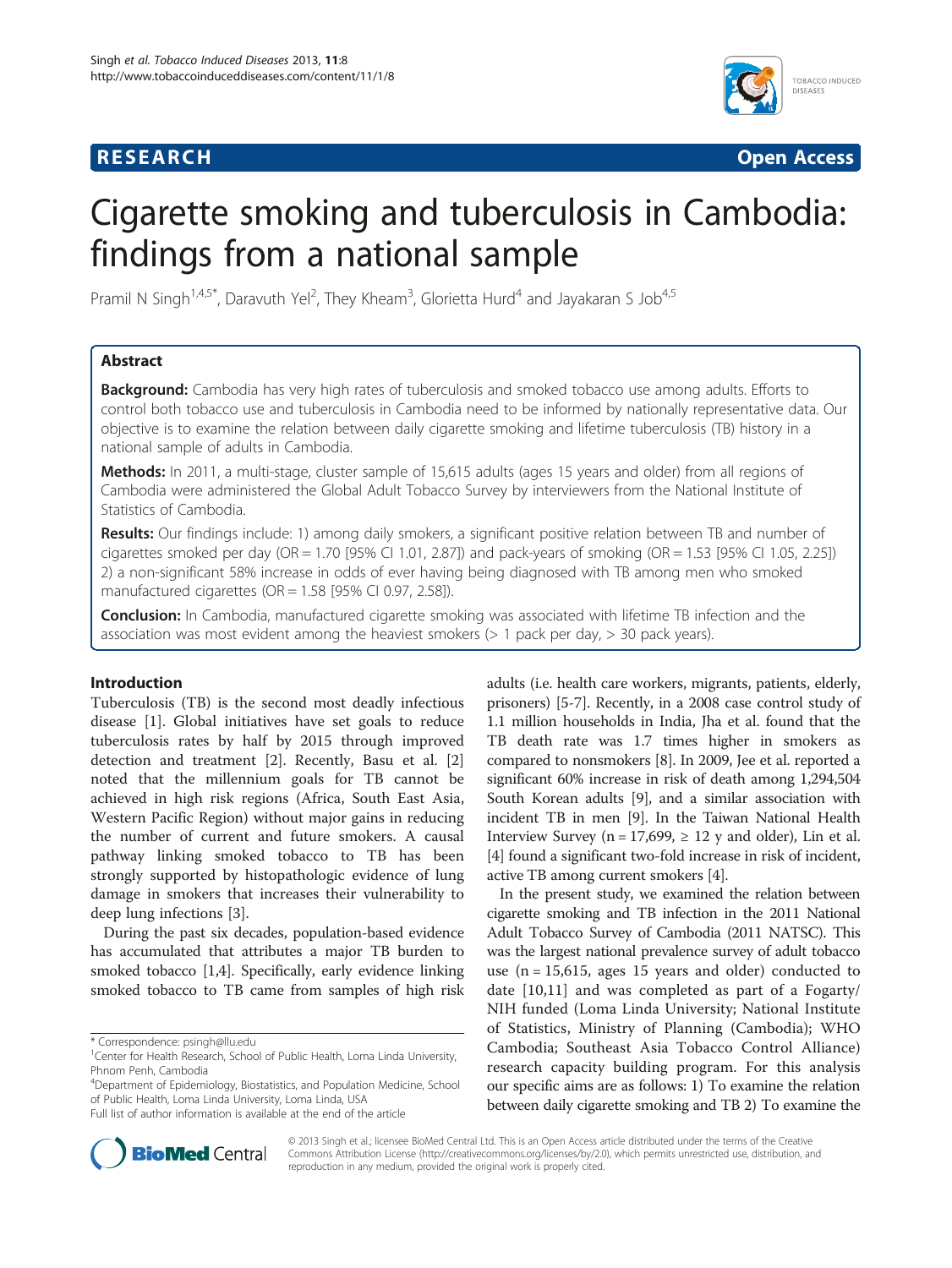relation between manufactured cigarette smoking and TB 3) To examine whether the intensity of cigarette smoking (pack-years, number of cigarettes smoked) among daily smokers further increased the likelihood of developing TB.

# Methods

# Study population

Using the 2008 census as a sampling frame, the 2011 NATSC sample was selected using a stratified, multi-stage cluster sample described in detail elsewhere [[10,11\]](#page-7-0). Briefly, Cambodia was stratified into 17 census-derived survey domains composed of 12 individual provinces and 5 groups of similar provinces. For the first stage of sampling, 25–26 primary sampling units (PSU) were selected from each domain (i.e. villages or comparable urban unit). There were a total of 437 PSUs surveyed. In the second stage, a circular systematic sampling method was used to select 12 households from every urban PSU and 15 households from every rural PSU. A total of 86 interviewers and enumerators were trained by the National Institute of Statistics and three of the report authors (DY, TK, PNS) during a one-week session in Phnom Penh that preceded the data collection efforts.

The sampling method resulted in 15,615 adults (ages 15 years and older) selected from 6,294 households inclusive of all private and single member households from all provinces. The survey did not include institutional households such as military barracks, prisons, hospitals, and residents of temples.

Written informed consent was obtained from each subject and an incentive provided for participation (US\$ 0.50). The study protocol was approved by the Institutional Review Board of Loma Linda University and the National Ethics Committee on Health (Ministry of Health) in Cambodia.

## Questionnaire

The questionnaire for the 2011 NATSC was designed based on 1) qualitative studies to determine items on tobacco use and other lifestyle variables and obtain representative pictures for pictograms [[12](#page-7-0)] 2) standardized items of the Global Adult Tobacco Survey (GATS) [\[13\]](#page-7-0) 3) the 2006 national survey of tobacco use in Cambodia [[10](#page-7-0)]. The final survey contained sections on demographics, smoked tobacco, smokeless tobacco, cessation, secondhand smoke, economics, media, knowledge, attitudes and perceptions, diet, current health/access to health care, and women's health. In the section on current health, subjects provided a self-report of infectious disease (tuberculosis, HIV/AIDS, malaria) status using an item that asked "Has a doctor or other health worker EVER diagnosed or told you that you are suffering from (infectious disease)?"

Translation of the survey (English to Khmer) was accomplished using methods described by Flaherty

# Statistical analysis

The smoked tobacco use exposure variables used in the analysis were created using a standardized coding method for GATS items. To examine the relation between smoked tobacco use as an exposure and self-reported tuberculosis as an outcome we used a multivariable logistic regression model. Age and other pertinent confounders (gender, Second hand smoke, education, rural dwelling, and income) were also tested and retained if they substantially affected the exposure. The continuous measures of intensity (number of cigarettes, years smoked, pack-years) were modeled by log (to base e) transforming each variable  $x$  such that the relation between odds of TB and  $x$  could be described as:

$$
OR = e^{\beta \log x} = x^{\beta}
$$

where a linear relation is modeled for  $\beta = 1$ , exponential relation for  $β > 1$ , and root function (allowing threshold effects) for  $β < 1$  [\[15](#page-7-0)]. This more flexible set of functions allows a hypothesized increase or decrease in odds of TB to follow curvilinear positive or negative trends. Non-linear trends were tested using spline regression [\[15](#page-7-0)].

To account for the stratified, multi-stage cluster design, the variance for calculating 95% confidence intervals for measures of effect (odds ratios), prevalence, and means were computed using a Taylor series linearized method that accounted for between and within cluster correlation. Point estimates were further adjusted by sample weights. Statistical analyses were preformed with SUDAAN software release 9.0 (RTI International, Research Triangle Park, NC, USA).

# Results

Among NATSC 2011 subjects  $(n = 15,615)$  we found a prevalence of ever having been diagnosed with Tuberculosis (TB) of 1.19% [95% CI = 0.93 to 1.52]. Using the census derived sampling weights, we computed that this weighted prevalence estimate represents 88,859 cases [95% CI = 67,696 to 110,018] of lifetime TB infection among adults ages 15 years and older during 2011. In Table [1](#page-2-0), we examined the how TB prevalence and number of estimated cases varies by category of demographic variables. The rate of TB approximately doubled between adolescence (age  $15-17$  years) and age  $\geq 45$  years. A higher burden of TB was found for adults who were married or in cohabitation (est. 68,674 cases), rural adults (est. 83,945 cases), adults earning < 1 USD per day (est. 52,358), and those with  $<$  6 y of education (est. 74,713) cases). By occupation, we found that most of the TB cases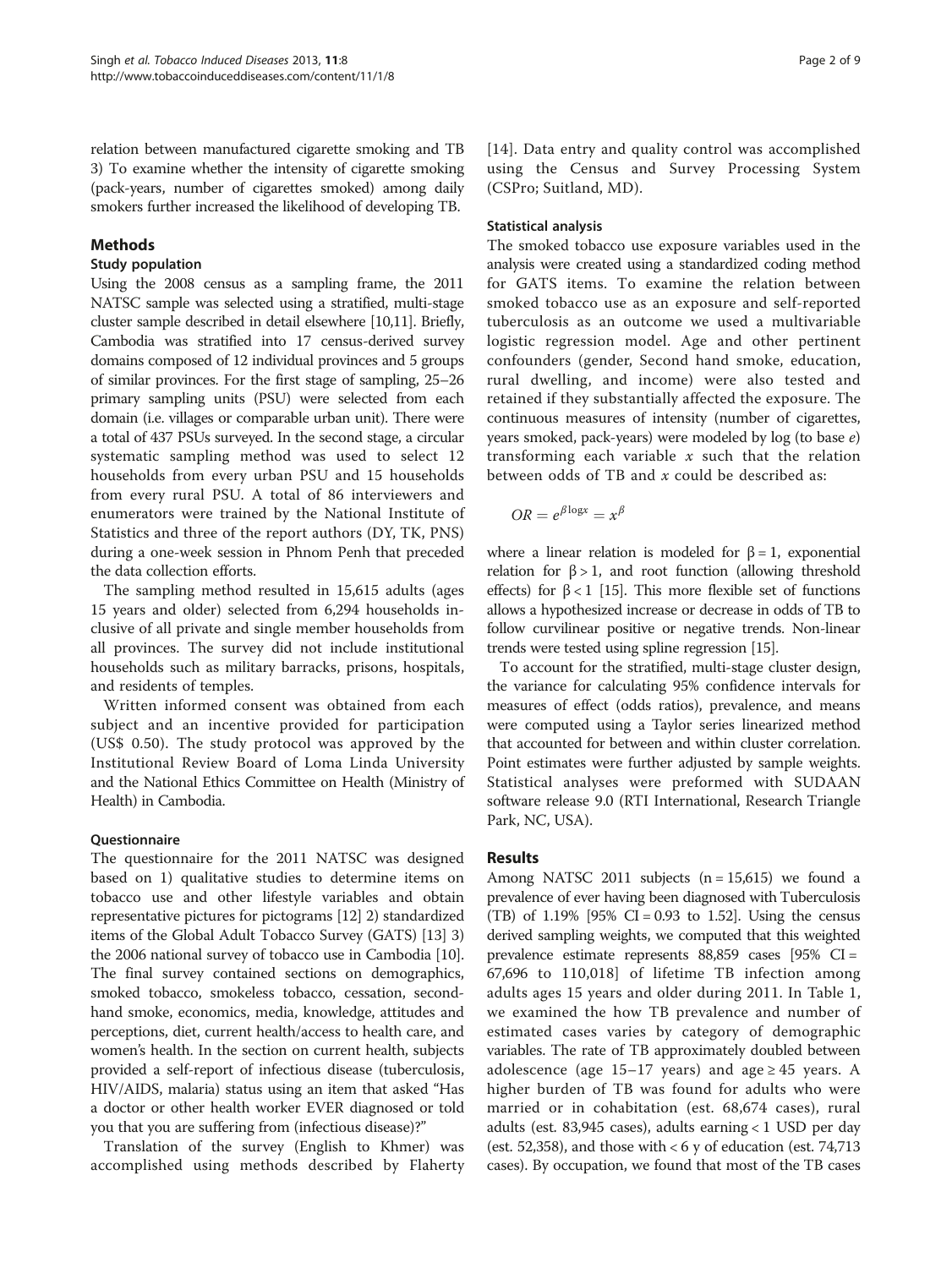<span id="page-2-0"></span>Table 1 Prevalence of lifetime history of Tuberculosis [95% CI] and estimated number of cases of lifetime TB infection are given by demographic variables among 15,615 subjects of the 2011 National Adult Tobacco Survey of Cambodia (NATSC 2011)

|                     | <b>Total</b>                                     | Men                                              | Women                                            |
|---------------------|--------------------------------------------------|--------------------------------------------------|--------------------------------------------------|
|                     | Prevalence [95% CI]<br>estimated number of cases | Prevalence [95% CI]<br>estimated number of cases | Prevalence [95% CI]<br>estimated number of cases |
| Age                 |                                                  |                                                  |                                                  |
| $≥15$ and ≤17       | 0.73[0.36, 1.50]                                 | 0.96[0.36,2.55]                                  | 0.50[0.20,1.24]                                  |
|                     | 4745                                             | 3128                                             | 1617                                             |
| $>17$ and $\leq 24$ | 0.38[0.21, 0.69]                                 | 0.22[0.08,0.59]                                  | 0.54[0.26, 1.10]                                 |
|                     | 4754                                             | 1356                                             | 3398                                             |
| $>24$ and $<45$     | 1.11[0.79, 1.56]                                 | 1.31[0.88,1.95]                                  | 0.96[0.64, 1.43]                                 |
|                     | 33545                                            | 17491                                            | 16053                                            |
| $\geq$ 45 and <65   | 1.78[1.31,2.40]                                  | 1.62[1.05,2.49]                                  | 1.89[1.34,2.64]                                  |
|                     | 35225                                            | 13390                                            | 21835                                            |
| $\geq 65$           | 1.88 [1.11, 3.16]                                | 1.74[0.81,3.73]                                  | 2.01[1.10,3.62]                                  |
|                     | 10587                                            | 4639                                             | 5947                                             |
| <b>Ethnicity</b>    |                                                  |                                                  |                                                  |
| Khmer               | 1.18[0.92,1.51]                                  | 1.16[0.83,1.62]                                  | 1.19[0.93,1.52]                                  |
|                     | 85043                                            | 37931                                            | 47113                                            |
| Cham                | 0.86(0.23, 3.17)                                 | 0.21[0.02, 1.80]                                 | 1.39[0.27,6.74]                                  |
|                     | 1001                                             | 108                                              | 894                                              |
| Chinese             | 2.58[0.90,7.17]                                  | 3.95[1.50,10.00]                                 | 1.43[0.39,5.17]                                  |
|                     | 2812                                             | 1966                                             | 846                                              |
| Religion            |                                                  |                                                  |                                                  |
| <b>Buddhist</b>     | 1.19[0.93,1.52]                                  | 1.18[0.85,1.64]                                  | 1.19[0.93,1.53]                                  |
|                     | 86356                                            | 38718                                            | 47637                                            |
| Muslim              | 0.88[0.24, 3.20]                                 | 0.21[0.02, 1.80]                                 | 1.44[0.29,6.91]                                  |
|                     | 1001                                             | 108                                              | 894                                              |
| Other               | 2.58[0.91,7.08]                                  | 4.17[1.42,11.64]                                 | 1.13[0.36,3.48]                                  |
|                     | 1392                                             | 1071                                             | 321                                              |
| None                | 0.96[0.17,5.21]                                  | 1.72[0.31,8.92]                                  |                                                  |
|                     | 108                                              | 108                                              |                                                  |
| Marriage            |                                                  |                                                  |                                                  |
| Never married       | 0.46[0.28,0.78]                                  | 0.51[0.26, 1.00]                                 | 0.42[0.21,0.82]                                  |
|                     | 8990                                             | 5106                                             | 3884                                             |
| Currently Married   | 1.34[1.03,1.75]                                  | 1.49[1.08,2.06]                                  | 1.21[0.91,1.62]                                  |
|                     | 63149                                            | 32835                                            | 30315                                            |
| Live together       | 2.49[1.34,4.60]                                  | $\overline{\phantom{0}}$                         | 2.99[1.60,5.52]                                  |
|                     | 5525                                             |                                                  | 5525                                             |
| Widower/widow       | 1.77 [1.05,2.94]                                 | 1.25[0.31,4.92]                                  | 1.85[1.07,3.21]                                  |
|                     | 8847                                             | 922                                              | 7925                                             |
| Divorced            | 2.62[0.69, 9.43]                                 | 2.67[0.46,13.95]                                 | 2.59[0.86,7.50]                                  |
|                     | 2346                                             | 1142                                             | 1203                                             |
| <b>Education</b>    |                                                  |                                                  |                                                  |
| 0 years             | 2.03[1.52,2.71]                                  | 1.73[1.07,2.80]                                  | 2.16[1.56,2.97]                                  |
|                     | 35060                                            | 8619                                             | 26441                                            |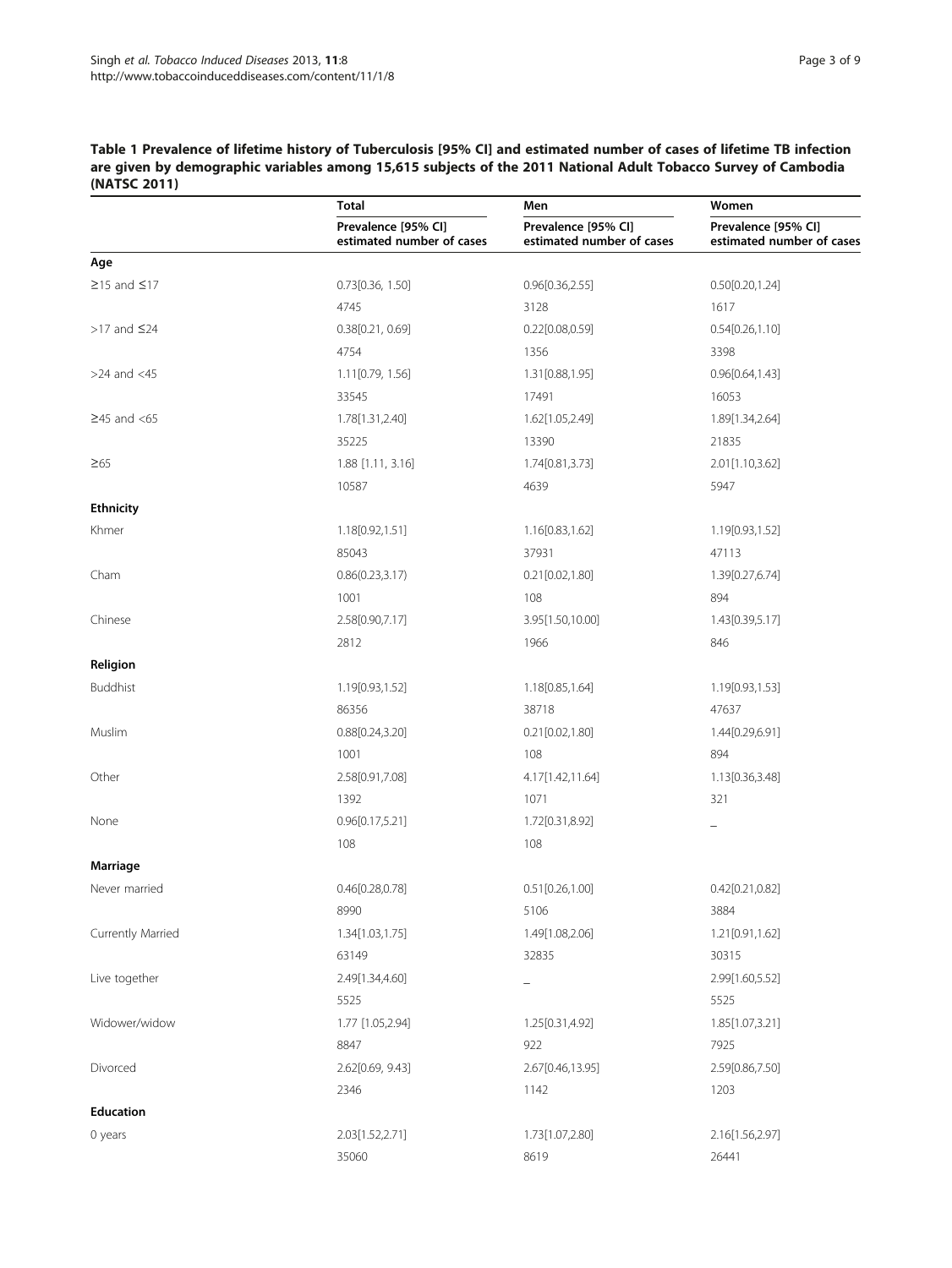# Table 1 Prevalence of lifetime history of Tuberculosis [95% CI] and estimated number of cases of lifetime TB infection are given by demographic variables among 15,615 subjects of the 2011 National Adult Tobacco Survey of Cambodia (NATSC 2011) (Continued)

| $(>0-6 y)$                                 | 1.25[0.93,1.69]   | 1.55[1.07,2.24]   | 1.00[0.71,1.41]  |
|--------------------------------------------|-------------------|-------------------|------------------|
|                                            | 39653             | 22567             | 17085            |
| $(7-9)$                                    | 0.50[0.28,0.89]   | 0.53[0.26,1.09]   | 0.46[0.21,1.02]  |
|                                            | 8352              | 4830              | 3521             |
| $(10-12)$                                  | 0.68[0.34, 1.38]  | 0.87[0.44, 1.75]  | 0.44[0.15, 1.31] |
|                                            | 5310              | 3805              | 1505             |
| $(>12 \text{ Y})$                          | 0.36[0.11, 1.18]  | 0.28[0.04,1.96]   | 0.49[0.12,2.03]  |
|                                            | 377               | 184               | 193              |
| Income                                     |                   |                   |                  |
| $<$ 1 USD                                  | 1.26(0.96, 1.65)  | 1.25[0.84,1.86]   | 1.27[0.96,1.67]  |
|                                            | 52358             | 18303             | 34055            |
| 1-2 USD                                    | 1.07[0.66,1.74]   | 1.05[0.59,1.86]   | 1.09[0.53,2.24]  |
|                                            | 10451             | 5352              | 5099             |
| $>2-3$ USD                                 | 1.27[0.67,2.39]   | 1.28[0.61,2.64]   | 1.26[0.62,2.53]  |
|                                            | 10662             | 6033              | 4629             |
| >3 USD                                     | 1.04[0.68,1.57]   | 1.12[0.68,1.84]   | 0.90[0.42,1.91]  |
|                                            | 15387             | 10316             | 5069             |
| Occupation                                 |                   |                   |                  |
| No Occupation                              | 1.09[0.71,1.67]   | 0.95[0.47,1.89]   | 1.17[0.73,1.87]  |
|                                            | 13498             | 3952              | 9546             |
| Professional                               | 0.95[0.32,2.77]   | 1.35[0.45,3.96]   |                  |
|                                            | 839               | 839               |                  |
| Traditional Healer/Faith Healer            | 14.19[1.55,63.52] | 36.71[3.47,90.34] |                  |
|                                            | 586               | 586               |                  |
| Technician other Professional              | 0.08[0.01, 0.59]  | -                 | 0.30[0.04,2.12]  |
|                                            | 91                |                   | 91               |
| Service Workers                            | 0.47[0.06,3.33]   |                   | 0.77[0.10,5.48]  |
|                                            | 184               |                   | 184              |
| Fireman, Police, other protective Services | 1.20[0.17,8.13]   | 1.32[0.18,8.93]   |                  |
|                                            | 403               | 403               |                  |
| Sales                                      | 0.48[0.23,0.99]   | 0.22[0.07,0.70]   | 0.58[0.26,1.26]  |
|                                            | 3077              | 381               | 2695             |
| Farming Livestock                          | 1.44 [1.11,1.87]  | 1.34[0.95,1.87]   | 1.53[1.16,2.01]  |
|                                            | 63887             | 27843             | 36043            |
| Labor                                      | 0.90[0.39,2.09]   | 1.15[0.48,2.77]   | 0.20[0.03, 1.44] |
|                                            | 4939              | 4647              | 293              |
| Trades and Crafts                          | 0.23[0.03, 1.56]  | 1.10[0.16,7.27]   |                  |
|                                            | 514               | 514               |                  |
| Armed Forces                               | 4.00[0.86,16.71]  | 4.13[0.88,17.24]  |                  |
|                                            | 840               | 840               |                  |
| Rural/Urban                                |                   |                   |                  |
| Urban                                      | 0.39[0.19,0.79]   | 0.52[0.23, 1.19]  | 0.29[0.12,0.69]  |
|                                            | 4912              | 2846              | 2066             |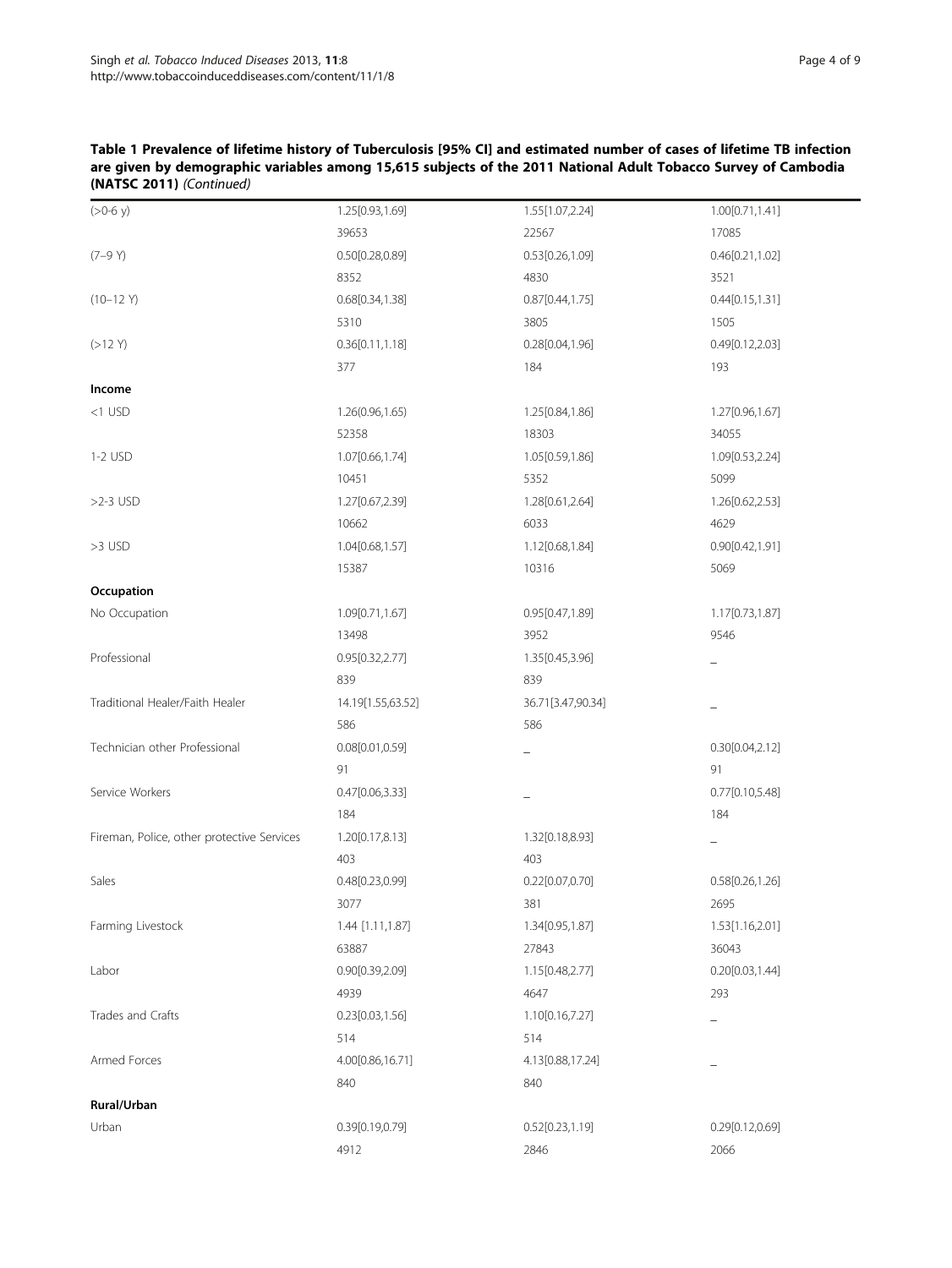| Rural       | 1.36[1.05,1.75]   | 1.32[0.93,1.85]   | 1.39[1.08,1.78]    |
|-------------|-------------------|-------------------|--------------------|
|             | 83945             | 37159             | 46785              |
| Alcohol     |                   |                   |                    |
| No Alcohol  | 1.14[0.89,1.46]   | 1.18[0.83,1.67]   | 1.12[0.86,1.45]    |
|             | 65,290            | 23,653            | 41,638             |
| Beer        | 1.05[0.52,2.13]   | 1.04[0.47,2.27]   | 1.09[0.37,3.15]    |
|             | 6691              | 5477              | 1214               |
| Wine        | 1.31[0.71,2.41]   | 1.35[0.68, 2.68]  | 1.13[0.30, 4.13]   |
|             | 7233              | 6077              | 1155               |
| Spirits     | 1.53[0.95,2.47]   | 1.21 [0.65, 2.23] | 2.67[1.32,5.31]    |
|             | 12164             | 7461              | 4703               |
| Palm Liquor | 1.83 [0.63, 5.14] | 0.78[0.19,3.15]   | 3.85 [1.04, 13.25] |
|             | 1748              | 493               | 1255               |

Table 1 Prevalence of lifetime history of Tuberculosis [95% CI] and estimated number of cases of lifetime TB infection are given by demographic variables among 15,615 subjects of the 2011 National Adult Tobacco Survey of Cambodia (NATSC 2011) (Continued)

were occurring in agricultural workers (est. 63,886 cases). An unexpected finding was the very high prevalence of TB among traditional healers (14.2% among all traditional healers; 36.7% among male traditional healers).

# Univariate associations between smoked tobacco, demographics, and TB

In Table [2,](#page-5-0) we provide the univariate models relating smoked tobacco, manufactured cigarette smoking, and pertinent demographic variables to odds of having ever been diagnosed with TB. For smoked tobacco, we found non-significant increases (30-42%) in odds of TB among all subjects and among men – the primary users of smoked tobacco in Cambodia.

The relation between manufactured cigarette smoking and TB was particularly evident in men  $(OR = 1.58)$ 95% CI [0.97, 2.58]). The lifetime TB prevalence and estimated number of cases of lifetime TB infection per 10,000 was higher for manufactured cigarette smokers (1.60 95% CI [0.99, 2.56]; 160 cases per 10,000 men) than for non-smokers (1.02 95% CI [0.72, 1.43]; 102 cases per 10,000 men). Thus, manufactured cigarettes were contributing to an annual excess of 58 TB cases per 10,000 men.

Among the demographic variables we found the expected positive association with age indicating a significant 2% increase in odds of TB per year of age during adulthood. Rural residence was strongly associated with increased odds of TB (OR = 3.51 [95% CI 1.63, 7.58]. Higher education (> 12 years) was associated with a more than five-fold decrease in odds of TB ( $OR = 0.17$  95% CI [0.05, 0.59] relative to no schooling. Taken together, these data indicate that rural lifestyle patterns may be strong predictors of TB.

# Tuberculosis and intensity of smoking habit among daily smokers

In Table [3](#page-5-0), we examined whether the intensity of smoking further increased the odds of TB among daily smokers and considered three log-transformed measures of intensity: 1) number of cigarettes smoked per day 2) length of smoking habit 3) pack-years of cigarette smoking. These findings indicated that, among daily smokers, significant positive trends were found for number of cigarettes smoked per day and pack years. Moreover, these findings remained evident and even slightly stronger in multivariable analysis. Non-linear were tested using spline regression but were not evident.

In Figures [1, 2](#page-6-0) we provide odds ratios for common values of number of cigarettes and pack-years (OR for pack years solved from the log transformed model) for ease of interpretation. In Figure [1](#page-6-0), we modeled categories of number of cigarettes smoked and found that a smoking habit of at least a pack a day was associated with a more than 10-fold increase in odds of TB relative to < 5 cigarettes per day (OR [95% CI] for cigarettes/day = 1.00 [referent] for < 5; 6.79 [1.33, 34.77] for 5 to < 10; 6.11 [1.29, 29.01] for 10 to < 15; 10.07 [2.31, 43.89] for 15 to <25; 11.65 [2.10, 64.57] for  $\geq$  25). In Figure [2,](#page-6-0) we plot the association between the odds ratio for TB and log-transformed pack-years.

Also, noteworthy is that the association between length of smoking habit and TB given in Table [3,](#page-5-0) was much stronger when analyses were restricted to smokers of manufactured cigarettes  $(OR = 2.02 [0.91, 4.48])$ .

## Multivariable models

In multivariable models, the addition of covariates (rural residence, Second hand smoke exposure, education,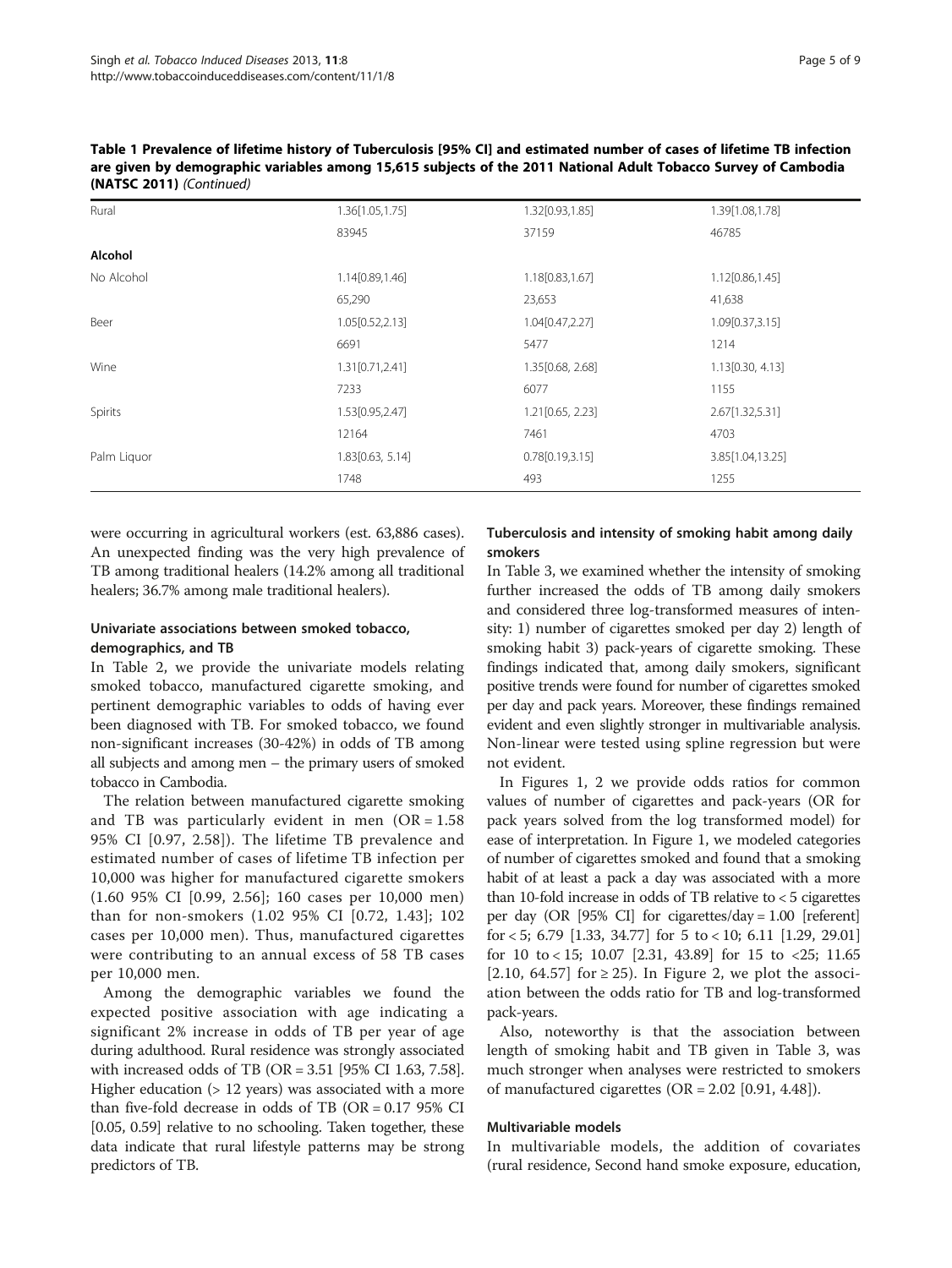# <span id="page-5-0"></span>Table 2 Univariate odds ratios relating smoked tobacco, manufactured cigarette smoking, and demographics to tuberculosis among 15,615 subjects of the 2011 National Adult Tobacco Survey of Cambodia

|                                                  | All subjects     | Men              |
|--------------------------------------------------|------------------|------------------|
|                                                  | OR [95% CI]      | OR [95% CI]      |
| <b>All Smoked Tobacco</b>                        |                  |                  |
| Current Smoker                                   | 1.30[0.89,1.89]  | 1.42[0.90, 2.24] |
| Non-smoker                                       | 1.00 [referent]  | 1.00 [referent]  |
| <b>Manufactured Cigarette</b>                    |                  |                  |
| Current Smoker                                   | 1.31[0.84,2.05]  | 1.58[0.97,2.58]  |
| Non-smoker                                       | 1.00 [referent]  | 1.00 [referent]  |
| Demographics                                     |                  |                  |
| Age (per 1 year)                                 | 1.02[1.01,1.03]  | 1.02[1.01,1.03]  |
| Gender                                           |                  |                  |
| Female                                           | 1.01[0.75,1.34]  |                  |
| Male                                             | 1.00 [referent]  |                  |
| Residence                                        |                  |                  |
| Rural                                            | 3.51[1.63,7.58]  | 2.55[1.03,6.27]  |
| Urban                                            | 1.00 [referent]  | 1.00 [referent]  |
| Daily exposure to Environmental<br>Tobacco Smoke |                  |                  |
| Yes                                              | 1.11[0.71,1.76]  | 0.98[0.56, 1.73] |
| No                                               | 1.00 [referent]  | 1.00 [referent]  |
| Education                                        |                  |                  |
| 0 years                                          | 1.00 [referent]  | 1.00 [referent]  |
| $0 - 6$ years                                    | 0.61[0.43, 0.86] | 0.89[0.55, 1.46] |
| 7-9 years                                        | 0.24[0.13, 0.44] | 0.30[0.14, 0.65] |
| 10-12 years                                      | 0.33[0.16, 0.68] | 0.50[0.23, 1.11] |
| > 12 years                                       | 0.17[0.05,0.59]  | 0.16[0.02, 1.17] |
| Daily Income                                     |                  |                  |
| < 1 USD                                          | 1.00 [referent]  | 1.00 [referent]  |
| 1-2 USD                                          | 0.85[0.54, 1.34] | 0.84[0.47, 1.50] |
| $>2-3$ USD                                       | 1.01[0.53,1.91]  | 1.02[0.48,2.19]  |
| >3 USD                                           | 0.82[0.52, 1.30] | 0.89[0.50, 1.59] |

Table 3 Odds ratios relating intensity of smoking habit to tuberculosis among 2,629 daily smokers of the 2011 National Adult Tobacco Survey of Cambodia

|                            | Age-adjusted      | Multivariable*    |
|----------------------------|-------------------|-------------------|
|                            | OR [95% CI]       | OR [95% CI]       |
| Log (Number of Cigarettes) | 1.70 [1.01, 2.87] | 1.74 [1.01, 2.99] |
| Log (Years of Smoked)      | 1.45 [0.68, 3.06] | 1.43 [0.68, 3.02] |
| Log (Pack Years)           | 1.53 [1.05, 2.25] | 1.56 [1.04, 2.32] |

\*adjustment for age, rural dwelling, weekly consumption of beer, wine, spirits (excluding homemade palm liquor), homemade palm liquor.

alcohol, and income) in addition to age did not substantially alter the measures of effect for the tobacco variables.

# **Discussion**

We examined the association between cigarette smoking and tuberculosis (TB) among 15,615 adults (ages 15 years and older) enrolled in the largest survey of adult tobacco use ever conducted in Cambodia [\[10,11](#page-7-0)]. Our major findings include: 1) a non-significant 58% increase in odds of ever having being diagnosed with among men who smoked manufactured cigarettes (OR = 1.58 [95% CI 0.97, 2.58]) 2) Among daily smokers, a significant positive relation between TB and log transformed variables for number of cigarettes smoked per day (OR = 1.70 [95% CI 1.01, 2.87]) and pack-years of smoking (OR = 1.53 [95% CI 1.05, 2.25].

Our findings from a large, representative national sample of Cambodia add to the evidence from India [\[8](#page-7-0)], South Korea [[9\]](#page-7-0), Taiwan [\[4](#page-7-0)], Thailand [\[3\]](#page-7-0), and Malaysia [[16\]](#page-7-0) that identify smoked tobacco as a major contributor to the TB burden in Asia. Taken together with metaanalyses from small samples from 19 nations [[5-7\]](#page-7-0), and recent global estimates from mathematical modeling [[2](#page-7-0)], these data support that the global reduction of tuberculosis infection is heavily dependent on successful tobacco control being achieved in Asia [\[17\]](#page-7-0).

# Pathophysiology of smoking intensity and tuberculosis infection

Our findings identify a more than 3-fold increase in odds of TB among adults who were smoking one pack a day or more or those who had smoked greater than 30 pack-years (Figures [1](#page-6-0), [2\)](#page-6-0). These data on heavy smokers are concordant with much of what is known of the mechanism of increased susceptibility to TB infection in smokers [[3,18\]](#page-7-0). Such smoking-induced mechanisms include: 1) an impairment of mucociliary function [\[19](#page-7-0),[20\]](#page-7-0) 2) lower airway epithelial damage and inflammation [[19,21\]](#page-7-0) 3) a constriction of the alveolar airsac [[17](#page-7-0),[19,22\]](#page-7-0) 4) an increase in the number of circulating alveolar macrophages (the cells targeted by tuberculosis) [\[17,23](#page-7-0)]. 5) a collapse of the bronchioles [\[1,24](#page-7-0)[-26](#page-8-0)]. Beyond physical changes, the immune suppression from heavy smoking could also contribute to TB infection of the lung [[17,19](#page-7-0),[27,28](#page-8-0)].

# Cigarette smoking as a component of a Bio-behavioral framework linking TB infection with respiratory disease risk factors in rural adults of the western pacific region The association between TB and smoking among the

primarily rural adults of Cambodia that we studied, needs to be considered in the context of the many other environmental factors in this region that can contribute to TB infection. Specifically, much of the smoking-related lung damage described above that potentially increases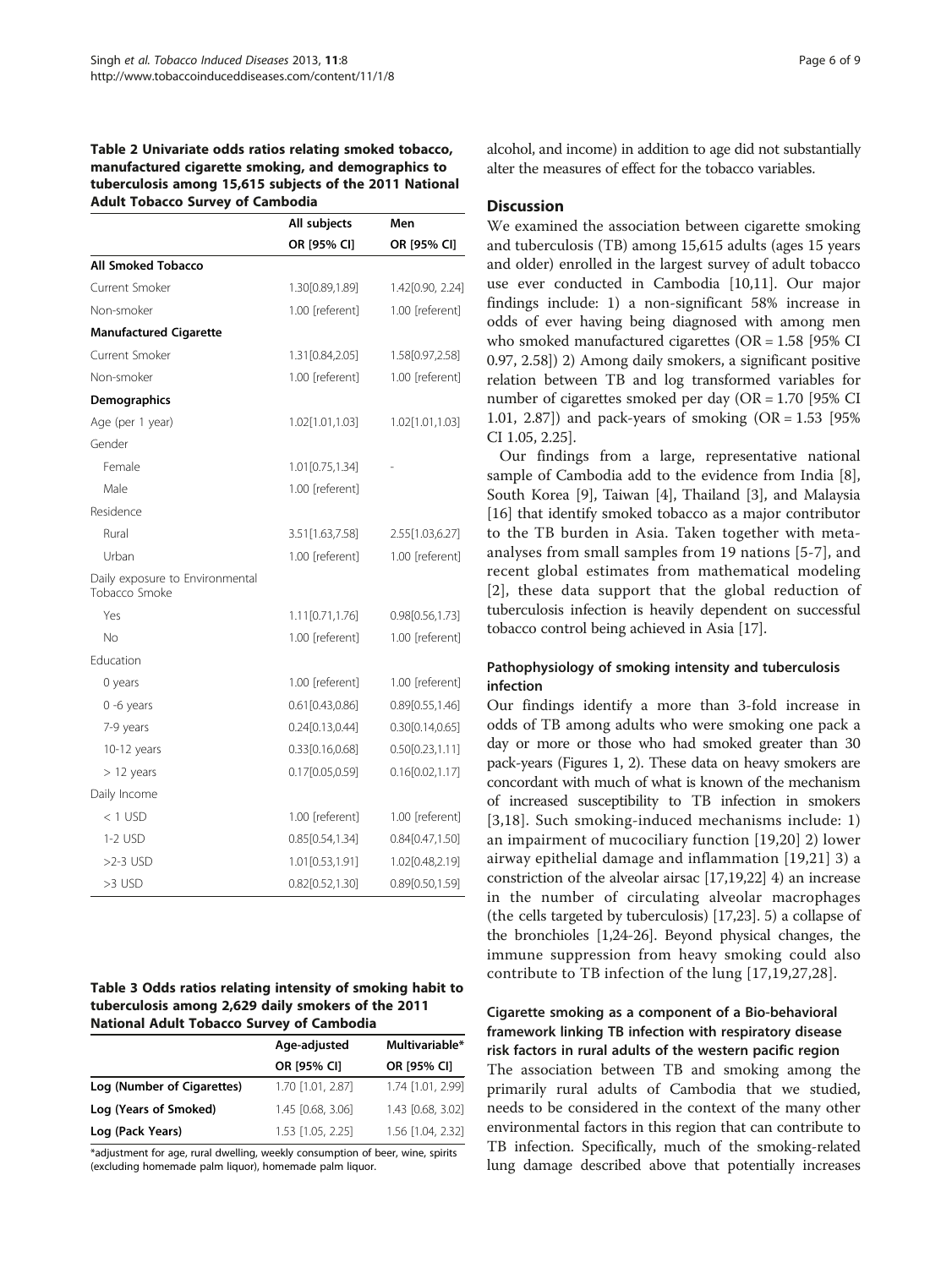<span id="page-6-0"></span>

risk of TB infection, can also be caused by the high rates of exposure to Second hand smoke [\[29,30\]](#page-8-0), indoor cooking fires [\[31,32](#page-8-0)], crop-burning [\[32\]](#page-8-0), and occupational dust and dirt that is highly prevalent in the region.

Also noteworthy are pathogen transmission pathways present in the rural lifestyle such as crowding in household environments and health and hygiene practices.

In our analysis, it is noteworthy that the two of the strongest demographic risk factors included rural residence and less years of education (Table [2](#page-5-0)). Among women and ethnic minorities of Cambodia and the region there is also a possible link between non-cigarette forms of tobacco (i.e. betel quid, waterpipe) and TB and/or lung damage [\[10](#page-7-0)[,33,34](#page-8-0)].

# Implications for tobacco and tuberculosis control programs in Cambodia and the western pacific region

Our findings estimate that there is an excess of 58 TB cases per 10,000 Cambodian men due to the smoking of manufactured cigarettes (a baseline rate in non-smokers of 102 cases per 10,000 men). It is noteworthy that our 2011 findings indicate that manufactured cigarette smoking is the predominant form of smoked tobacco sold in Cambodia (18 out of 21 cigarettes sold are manufactured cigarettes) – a recent trend that is likely due to the lower price per pack (0.20 USD per pack) [[11\]](#page-7-0). The current survey also indicated that 95% of the manufactured packs had a tax stamp [[11\]](#page-7-0) that can be used to set the price. Taken together, these findings indicate that implementation of WHO Framework Convention on Tobacco Control initiatives to increase the tax on these packs can be effective in not only controlling tobacco use but also in tuberculosis control initiatives. Since Cambodia has a very high prevalence of both tuberculosis  $(21<sup>st</sup>$  in the world) and smoked tobacco habits, future efforts to coordinate tobacco and tuberculosis control programs should be considered. For example,

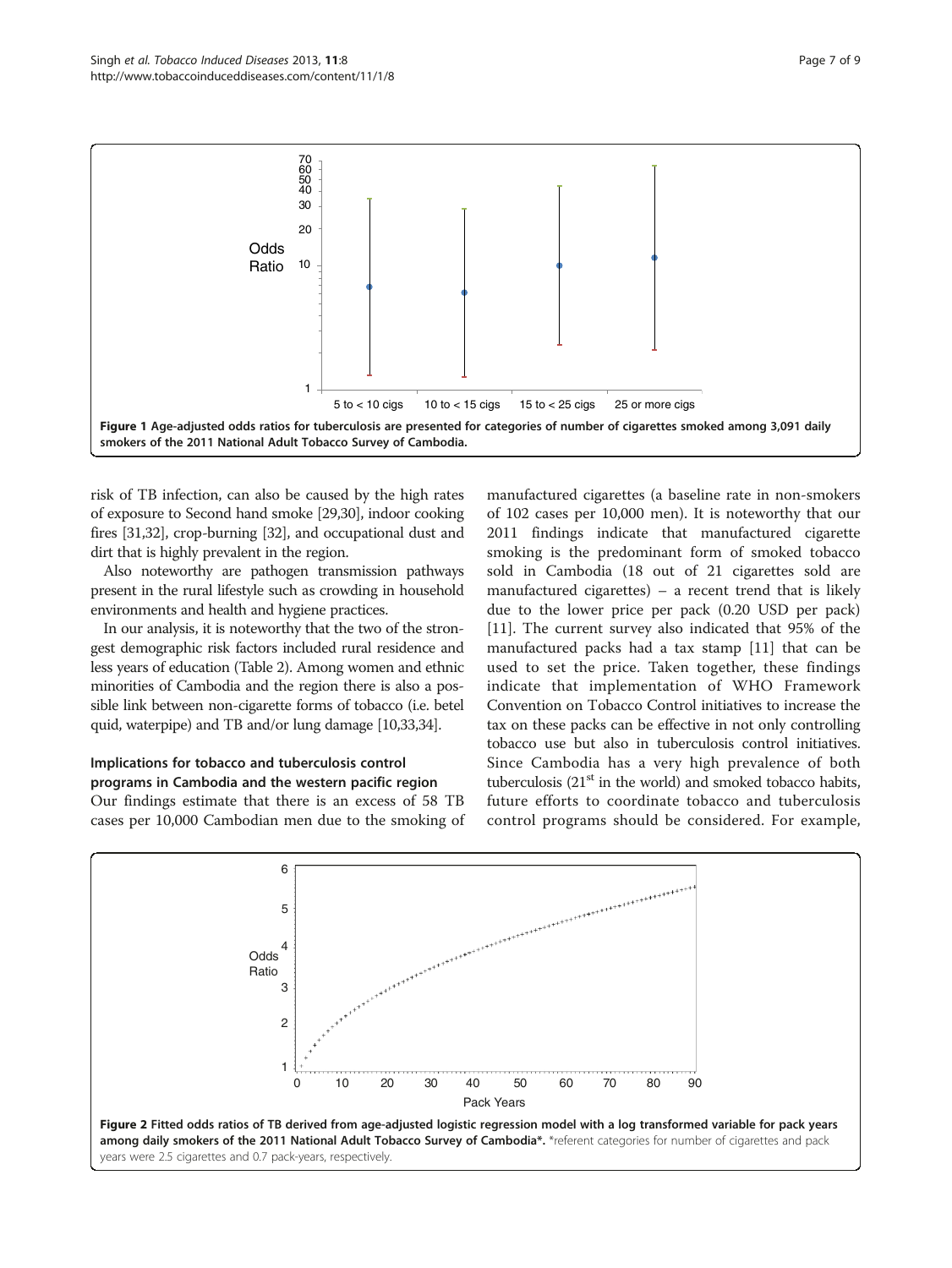<span id="page-7-0"></span>the timing of national tuberculosis screening with FCTC implementation efforts (i.e. effective increases in the price of manufactured cigarettes) can measure the efficacy of a coordinated control effort.

## Limitations

Limitations of our analysis of this 2011 national sample of Cambodia need description. We have examined the relation between smoked tobacco and self-reported TB in a cross-sectional analysis and thus we cannot directly infer causation. The report of TB to our trained health interviewers was by an item that measured ever having been diagnosed with TB during a subject's lifetime. Such a measure does not discriminate between active primary TB infection, active secondary TB infection, or Latent TB infection [\[35](#page-8-0)]. Also, despite controlling for a number of indicators of poverty, unmeasured confounders such as number of rooms per house and number of household members were not accounted for in the analysis. Lastly, findings of this study do not apply to institutionalized individuals and the tobacco-TB association would need further investigation in studies of these subgroups.

## Conclusion

Our findings from a large national sample of adults in Cambodia identify that a history of TB infection was more common among men who smoked manufactured cigarettes and the heaviest smokers (> 1 pack per day, > 30 pack years). The high prevalence of smoking and TB in Cambodia and the region, identifies a need for coordinating control measures for smoking and TB.

### Competing interests

The authors declare that they have no competing interests.

### Authors' contribution

PNS and DY conceived the study, obtained the funding, analyzed the data, and, and drafted the report; TK directed the data collection and sampling; GH assisted in data analysis and editing of the report; JSJ obtained funding and edited the report. All authors' read and approved the final manuscript.

### Funding

This study was funded by the NIH (grant number R01 TW05964-01), WHO, and the Southeast Asia Tobacco Control Alliance (SITT project).

#### Author details

<sup>1</sup> Center for Health Research, School of Public Health, Loma Linda University, Phnom Penh, Cambodia. <sup>2</sup>World Health Organization/Tobacco Free Initiative, Phnom Penh, Cambodia. <sup>3</sup>National Institute of Statistics, Ministry of Planning, Phnom Penh, Cambodia. <sup>4</sup>Department of Epidemiology, Biostatistics, and Population Medicine, School of Public Health, Loma Linda University, Loma Linda, USA. <sup>5</sup>Department of Global Health, School of Public Health, Loma Linda University, Loma Linda, USA.

## Received: 29 December 2012 Accepted: 13 March 2013 Published: 27 March 2013

## References

1. World Health Organization: Factsheet No 104: Tuberculosis. Retrieved February 2013 from [http://www.who.int/mediacentre/factsheets/fs104/en/.](http://www.who.int/mediacentre/factsheets/fs104/en/)

- 2. Basu S, Stuckler D, Bitton A, Glantz SA: Projected effects of tobacco smoking on worldwide tuberculosis control: mathematical modelling analysis. BMJ 2011, 343:d5506.
- 3. A WHO/The Union Monograph on TB and Tobacco Control: Joining efforts to control two related global epidemics. Geneva: World Health Organization; 200.
- 4. Lin HH, Ezzati M, Chang HY, Murray M: Association between tobacco smoking and active tuberculosis in Taiwan: prospective cohort study. Am J Respir Crit Care Med 2009, 180:5.
- 5. Bates M, Pai M, Chang L, Lessa F, Smith K: Risk of tuberculosis from exposure to tobacco smoke. JAMA 2007, 167:4.
- 6. Slama K, Chiang CY, Enarson DA, Hassmiller K, Fanning A, Gupta P, Ray C: Tobacco and tuberculosis: a qualitative systematic review and metaanalysis. Int J Tuberc Lung Dis 2007, 11:10.
- 7. Lin HH, Ezzati M, Murray M: Tobacco smoke, indoor air pollution and tuberculosis: a systematic review and meta-analysis. PLoS Med 2007, 4:1.
- 8. Jha P, Jacob B, Gajalakshmi V, Gupta PC, Dhingra N, Kumar R, Sinha DN, Dikshit RP, Parida DK, Kamadod R, Boreham J, Peto R: A nationally representative case–control study of smoking and death in India. N Engl J Med 2008, 358:11.
- Jee SH, Golub JE, Jo J, Park IS, Ohrr H, Samet JM: Smoking and risk of tuberculosis incidence, mortality, and recurrence in South Korean men and women. Am J Epidemiol 2009, 170:12.
- 10. Singh PN, Yel D, Sin S, Khieng S, Lopez J, Job J, et al: Tobacco use among adults in Cambodia: evidence for a tobacco epidemic among women. Bull World Health Org 2009, 87:12.
- 11. Kheam T, Yel D, Singh PN: 2011 National Adult Tobacco Survey of Cambodia (NATSC, 2011) Monograph. National Institute of Statistics (Ministry of Planning, Cambodia): WHO Western Pacific Region Periodical; 2011.
- 12. Singh P, Yel D, Sovann S, Job J, Rudatsikira E, Petersen F, Ferry L, Knutsen S: Design, validation, and administration of a nationwide survey of adult tobacco use in Cambodia [abstract]. Building capacity for a tobacco-free world. Washington, DC: Paper presented at the 13th World Conference on Tobacco or Health. Retrieved from [http://2006.confex.com/uicc/wctoh/](http://2006.confex.com/uicc/wctoh/techprogram/P8870.HTM) [techprogram/P8870.HTM.](http://2006.confex.com/uicc/wctoh/techprogram/P8870.HTM)
- 13. Office on Smoking and Health, National Center for Chronic Disease Prevention and Health Promotion, Cigarette Package Warning Labels and Interest in Quitting Smoking: The global adult tobacco survey in 14 countries, 2008–2010. MMWR 2011, 60:20.
- 14. Flaherty JA, Gaviria FM, Pathak D, Mitchell T, Wintrob R, Richman JA: Developing instruments for cross-cultural psychiatric research. J Nerv Ment Dis 2013, 176:5.
- 15. Greenland S: Dose–response and trend analysis in epidemiology: alternatives to categorical analysis. Epidemiology 1995, 6:4.
- 16. Awaisu A, Nik Mohamed MH, Abd Aziz N, Syed Sulaiman SA, Mohamad Noordin N, Muttalif AR, et al: Tobacco use prevalence, knowledge, and attitudes among newly diagnosed tuberculosis patients in Penang State and Wilayah Persekutuan Kuala Lumpur, Malaysia. Tob Induc Dis 2010, 8:1.
- 17. Sandra Hodge GH, Ahern J, Hubertus J, Holmes M, Reynolds PN: Smoking alters alveolar macrophage recognition and phagocytic AbilityImplications in chronic obstructive pulmonary disease. Am J Respir Cell Mol Biol 2007, 37:6.
- 18. Bagaitkar J, Demuth DR, Scott DA: Tobacco use increases susceptibility to bacterial infection. Tob Induc Dis 2008, 4:12.
- 19. Saldias F, Orlando D: Cigarette Smoking and Lower Respiratory Tract Infection. Bronchitis. In Bronchitis. Edited by Ignacio MÃ-L. Rijeka, Croatia: Intech; 2011. [http://www.intechopen.com/books/bronchitis/cigarette](http://www.intechopen.com/books/bronchitis/cigarette-smoking-and-lower-respiratory-tract-infection)[smoking-and-lower-respiratory-tract-infection](http://www.intechopen.com/books/bronchitis/cigarette-smoking-and-lower-respiratory-tract-infection).
- 20. Marcy TW, Merrill WW: Cigarette smoking and respiratory tract infection. Clin Chest Med 1987, 8:3.
- 21. Morrow JD, Frei B, Longmire AW, Gaziano JM, Lynch SM, Shyr Y, et al: Increase in circulating products of lipid peroxidation (F2-isoprostanes) in smokers - smoking as a cause of oxidative damage. NEJM 1995, 332:18.
- 22. Arcavi L, Benowitz NL: Cigarette smoking and infection. Arch Intern Med 2004, 164:20.
- 23. Brown GP, Iwamoto GK, Monick MM, Hunninghake GW: Cigarette-smoking decreases interleukin-1 release by human alveolar macrophages. Am 1 Physiol 1989, 256:2.
- 24. Lienhardt KF C, Sillah JS, Bah B, Gustafson P, Warndorff D, Palayew M, Lisse I, Donkor S, Diallo S, Manneh K, Adegbola R, Aaby P, Bah-Sow O, Bennett S, McAdam K: Investigation of the risk factors for tuberculosis: a casecontrol study in three countries in West Africa. Int J Epidemiol 2005, 34:4.